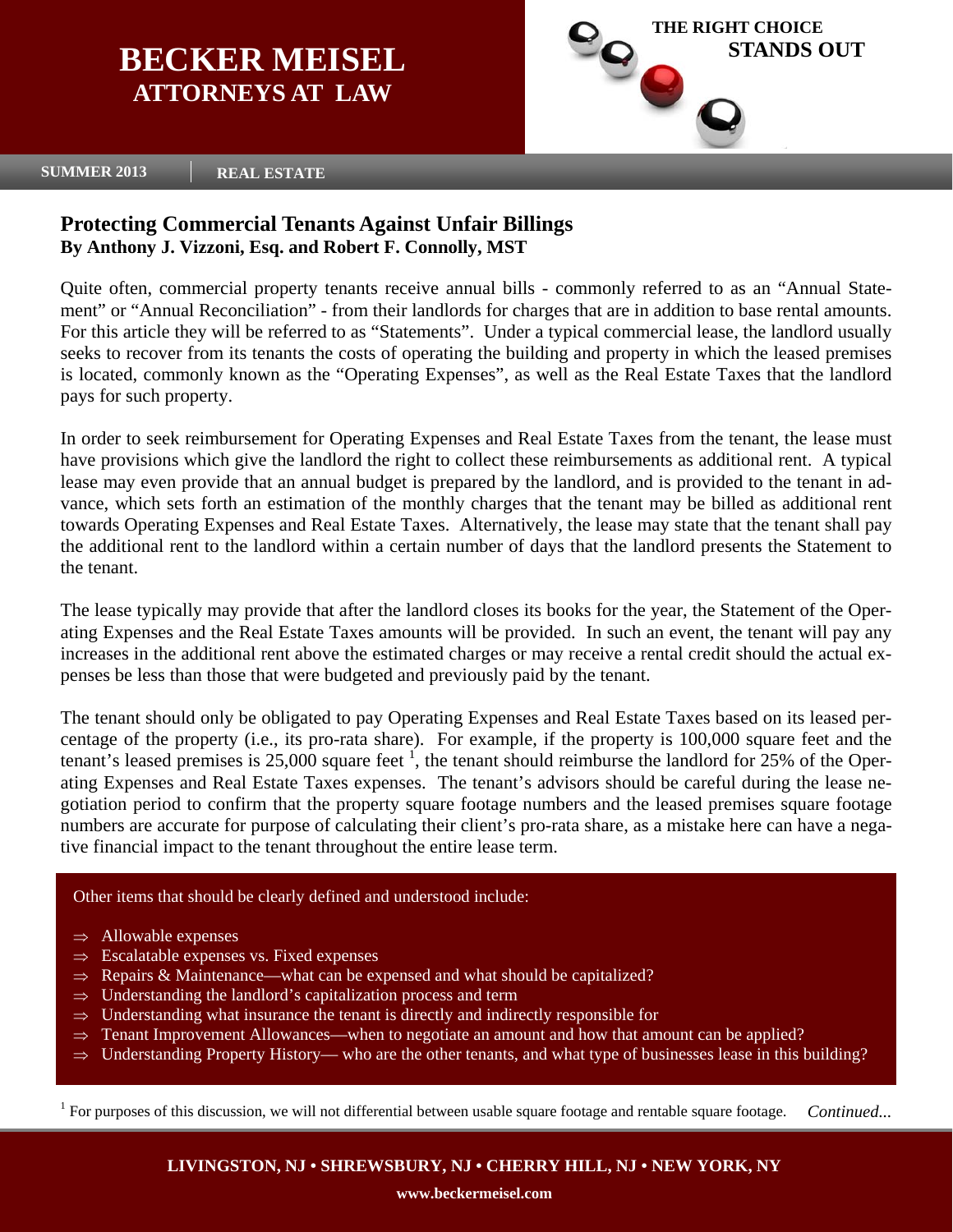# **BECKER MEISEL ATTORNEYS AT LAW**



## **SUMMER 2013 REAL ESTATE**

# **Protecting Commercial Tenants** *continued...*

The lease should set forth, in detail, those expenses that are considered legitimate Operating Expenses. Such expenses typically include those expenses incurred by the landlord in operating, maintaining and/or repairing the property. These may include utility costs relative to common areas, janitorial services, snow removal, maintenance of parking lots, landscaping, replacement of worn or damaged equipment, insurance costs, salaries/wages/benefits of persons engaged by the landlord in the operation, maintenance and repair of the property, management fees of the property manager, and generally other costs or expenses which, in accordance with generally accepted accounting principles and the standard management practices for commercial buildings comparable to the landlord's property, would be considered as an expense of operating, maintaining and/ or repairing the building.

Excluded from Operating Expenses are typically capital improvement costs associated with the property, costs reimbursable to the landlord by insurance, cost of work performed specifically for a tenant for which the tenant reimburses the landlord, tenant fit-up costs in preparing new space for a new or renewing tenant, real estate broker fees or commissions, any costs for any lease concessions or inducements for tenants, debt service costs, advertising/marketing, costs unrelated to the property/building, and any fines or penalties incurred by the landlord due to violation of any building codes.

"Other important points to have included in the audit clause are:

- $\Rightarrow$  the tenant's right to choose whether or not to use an outside third-party,
- $\Rightarrow$  what type of firm that can be used,
- $\Rightarrow$  and, most importantly, the fee arrangement that can be used (i.e., Fee vs. Benefit Share)

Over the years, many landlords have resorted to including very stringent and directed audit clauses that in many times handcuff the tenant from performing such audits."

A good advisor will ensure that the tenant's lease includes a strong audit clause aimed at ensuring the tenant's rights to investigate and ensure it is paying its appropriate share of allowable Operating Expense or Real Estate Taxes, as well as its appropriate rent in line with the lease. The tenant should have the right to audit and inspect all the landlord's books and records pertaining to any Operating Expenses and Real Estate Taxes for which the landlord is seeking reimbursement. This right to audit should be for as great a period as can be negotiated in the lease but typically no less than a two-year period. In the audit, the tenant or the tenant's representative, at their request, should be permitted access to the landlord's books and records (not limited to detailed general ledger), invoices, contracts, specifications, quotes, receipts, cancelled checks and any other materials that evidence or support any charges the landlord is attempting to receive reimbursement for as additional rent.

Another important point to have included in the audit clause is the tenant's right to choose whether or not to use an outside third-party, what type of firm that can be used, and most importantly, the fee arrangement that can be

used (i.e., Fee vs. Benefit Share). Over the years, many landlords have resorted to including very stringent and directed audit clauses that in many times handcuff the tenant from performing such audits.

*Continued...*